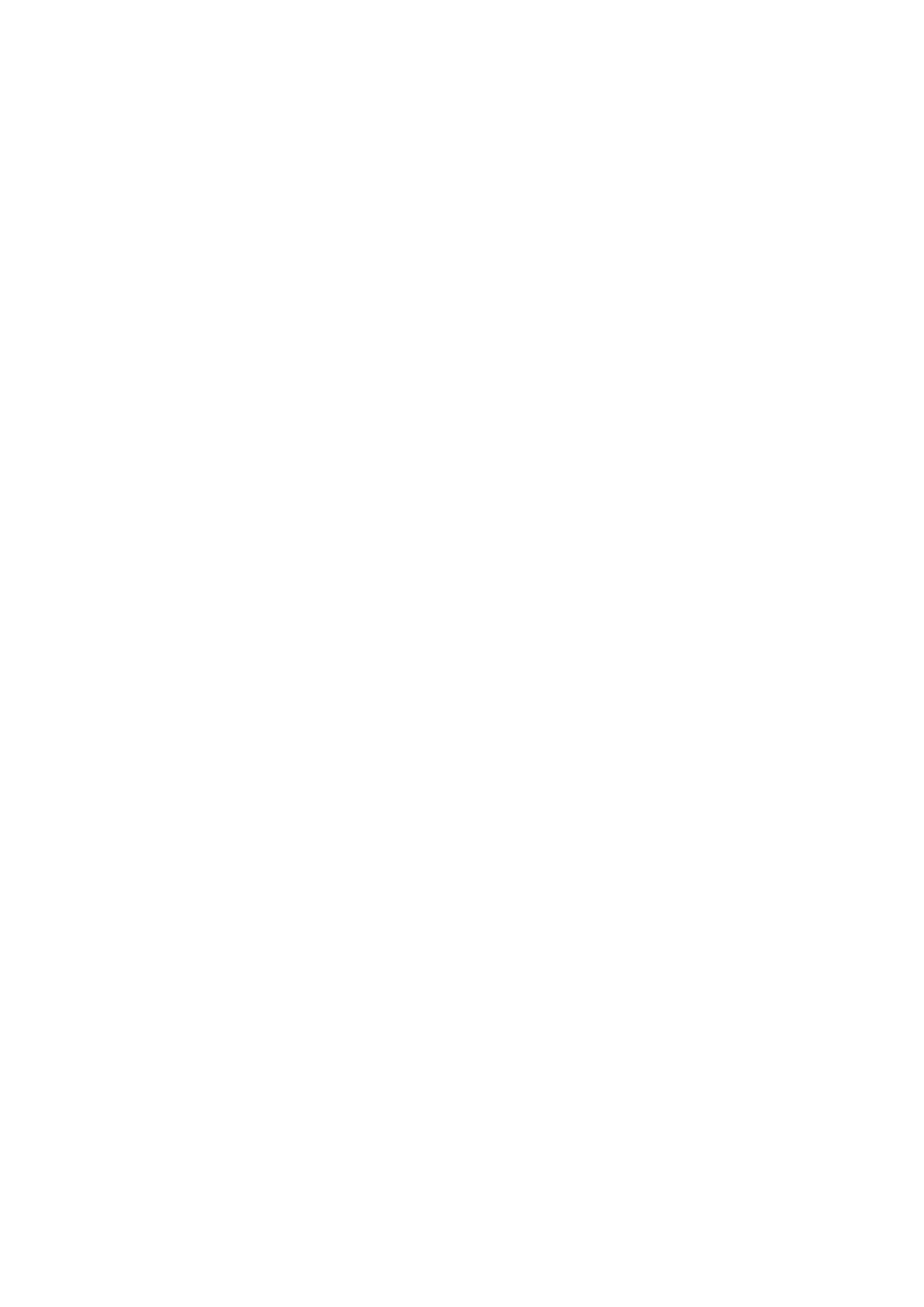# Bibliography of "Logical Investigations"

Logical Investigations. Vol. 11. M.: Nauka, 2004. Logical Investigations. Vol. 12. M.: Nauka, 2005. Logical Investigations. Vol. 13. M.: Nauka, 2006. Logical Investigations. Vol. 14. M.: Nauka, 2007. Logical Investigations. Vol. 15. M.: Nauka, 2009. Logical Investigations. Vol. 16. M.Spb.: C.G.I., 2010. Logical Investigations. Vol. 17. M.Spb.: C.G.I., 2011. Logical Investigations. Vol. 18. M.Spb.: C.G.I., 2012. Logical Investigations. Vol. 19. M.Spb.: C.G.I., 2013. Logical Investigations. Vol. 20. M.Spb.: C.G.I., 2014.

#### Author's Index of vol. 11-20 of "Logical Investigations"<sup>1</sup>

# Alechina N.

| A general method of proving decidability of intuitionistic modal |  |
|------------------------------------------------------------------|--|
|                                                                  |  |
| On modal logics with existential modality (with                  |  |
|                                                                  |  |
| ANELLIS I.H.                                                     |  |
| How Peircean was the "Fregean' Revolution" in                    |  |
|                                                                  |  |
|                                                                  |  |

<sup>&</sup>lt;sup>1</sup>Const. by Migla A.V.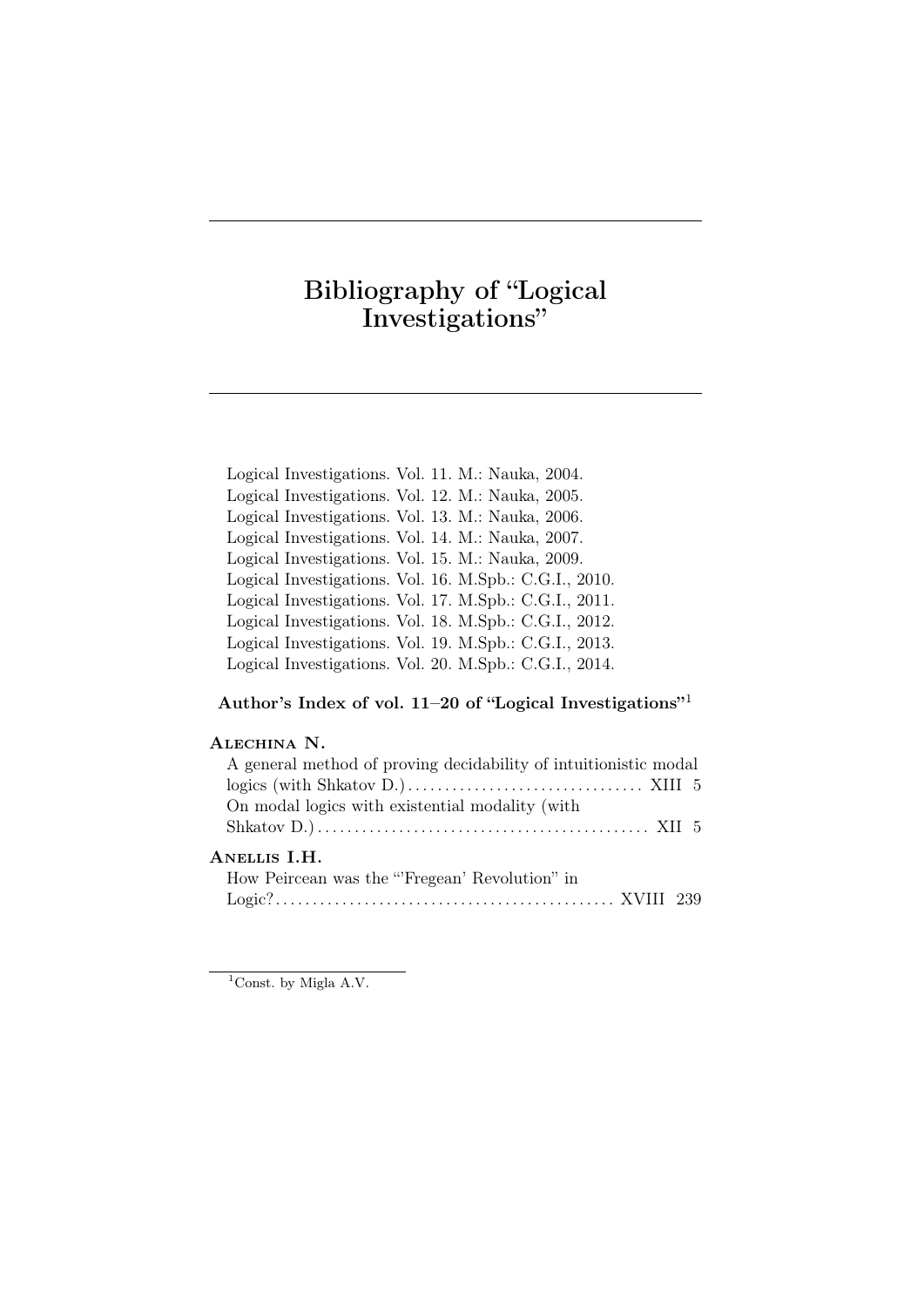#### Anisov A.M.

| Logical modalities as arithmetical functions XVI 3       |
|----------------------------------------------------------|
|                                                          |
|                                                          |
|                                                          |
|                                                          |
|                                                          |
|                                                          |
| Metascience symbols (universal characteristic) XX 211    |
|                                                          |
| Non-standard reductions and categorical models in typed  |
| lambda-calculus (with Chemouil D., Soloviev S.)  XII 300 |
|                                                          |
|                                                          |
|                                                          |
|                                                          |
|                                                          |
|                                                          |
|                                                          |
|                                                          |
|                                                          |
|                                                          |
|                                                          |
|                                                          |
|                                                          |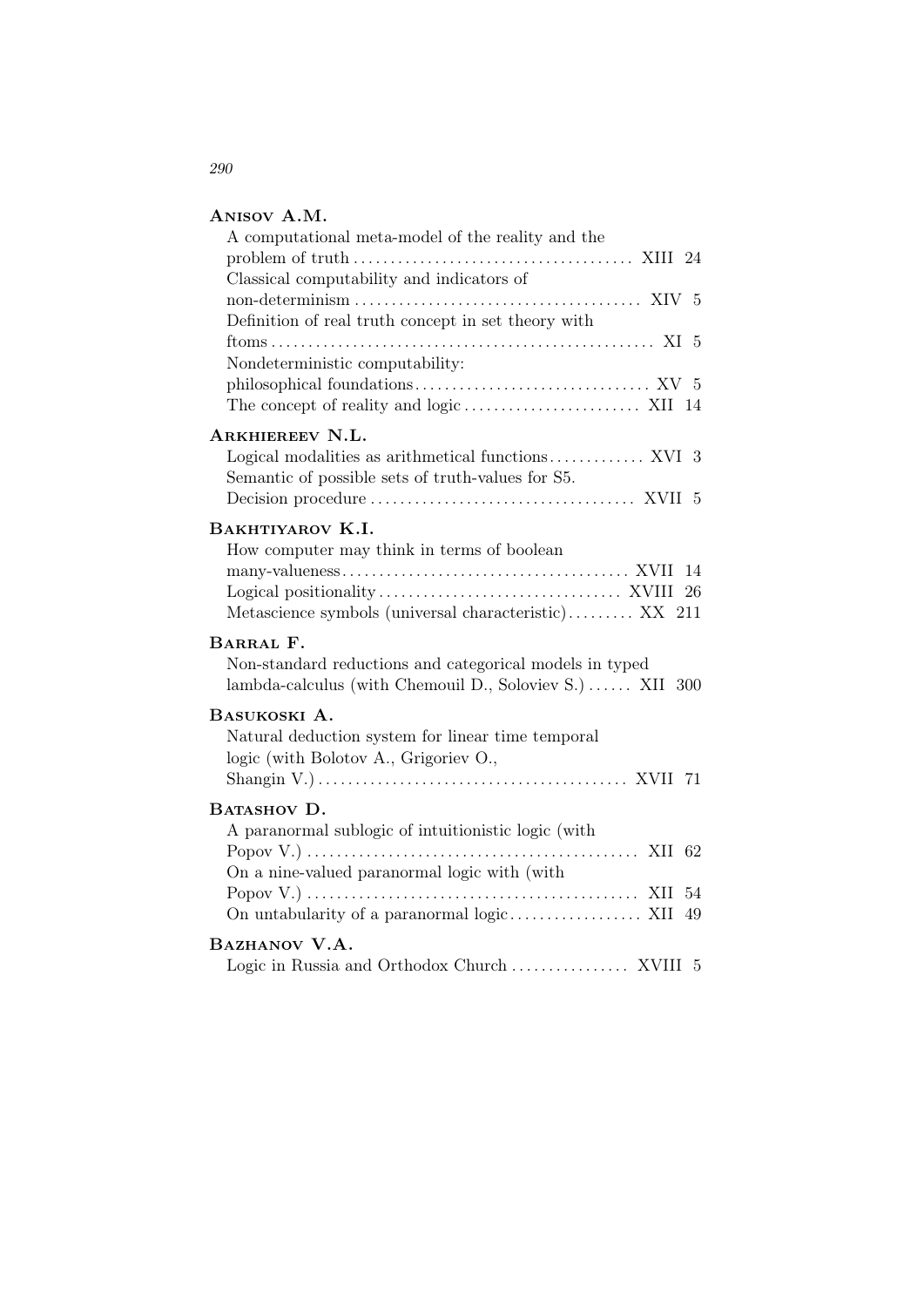| P.S. Poretsky. Life and scientific activity of pioneer in russian<br>investigations in the field of mathematical logic $\dots$ XI 23<br>The communist party and logic. On the history of a pivotal<br>decree of the Central Committee of the All-Union Communist                                                    |
|---------------------------------------------------------------------------------------------------------------------------------------------------------------------------------------------------------------------------------------------------------------------------------------------------------------------|
| BELTUKOV A.P.<br>Manifest of applied constructivism (with                                                                                                                                                                                                                                                           |
| BEZHANISHVILI M.N.<br>Logical omniscience and epistemic tableaux predicate                                                                                                                                                                                                                                          |
| BEZIAU J.-Y.<br>What is a logic? Towards axiomatic emptiness XVI 272                                                                                                                                                                                                                                                |
| BIRYUKOV B.V.<br>Alexander Ivanovich Vvedenskiy as logician.<br>Alexander Ivanovich Vvedenskiy as logician.<br>Early application of logic to technology: Ehrenfest, Gersevanov,<br>and Shestakov. From the applications of logic to civil<br>engineering and relay schemes to the logical theory of                 |
| the measurement of physical quantities (with<br>Shakhov V.I.) $\dots \dots \dots \dots \dots \dots \dots \dots \dots \dots \dots \dots \dots$ XIV 73<br>Foreign schools of philosophy of mathematics and<br>their reflection in philosophical-logical and historical-                                               |
| mathematical though in Russia of XVII-XX centuries<br>(with Kuzicheva Z.) $\dots \dots \dots \dots \dots \dots \dots \dots \dots \dots$ XII 67<br>Foreign schools of the philosophy of mathematics and<br>their ifluence on philosophy of logic and history of<br>mathematics in Russia in XVIII-XX centuries (with |
| Life and career of Victor Ivanovich Shestakov, the creator of<br>the logical theory of relay schemes (with Verstin I.S.,                                                                                                                                                                                            |
|                                                                                                                                                                                                                                                                                                                     |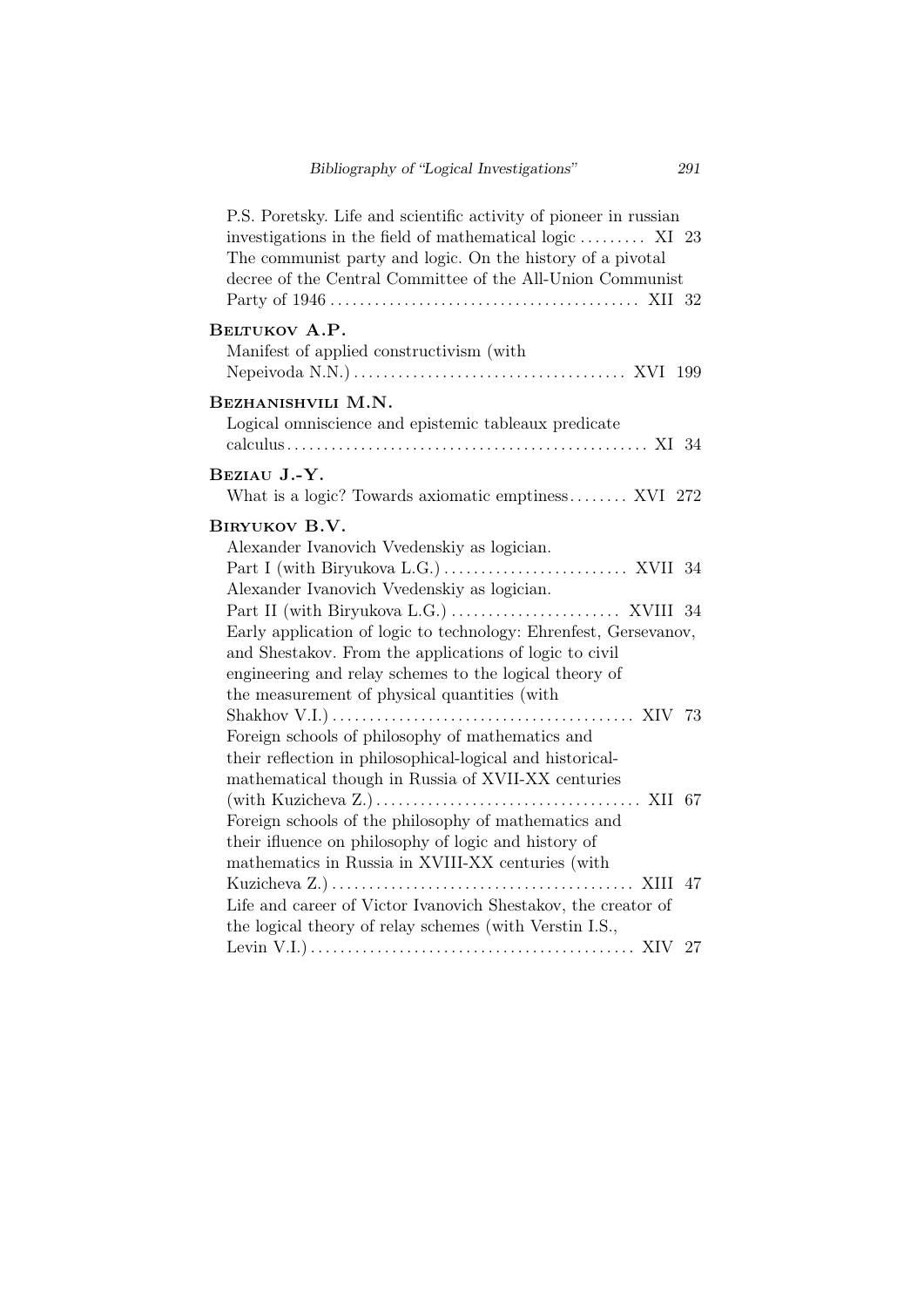| Ludvig Wittgenstain and Sofia Aleksandrovna Yanovskaya<br>"Cambridge Genius" becomes acquainted with soviet<br>mathemathicians in 30th years (with<br>On the problem of priority in the discovery of the logical theory<br>of contact-relay schemes. A document from the archive of<br>31<br>The problem of logical contradiction and Russian religious |
|---------------------------------------------------------------------------------------------------------------------------------------------------------------------------------------------------------------------------------------------------------------------------------------------------------------------------------------------------------|
| BIRYUKOVA L.G.<br>Alexander Ivanovich Vvedenskiy as logician.<br>Alexander Ivanovich Vvedenskiy as logician.<br>Ludvig Wittgenstain and Sofia Aleksandrovna Yanovskaya.<br>"Cambridge Genius" becomes acquainted with soviet<br>mathemathicians in 30th years (with                                                                                     |
| BOLOTOV A.E.<br>Natural deduction in a paracomplete setting<br>(with Shangin V.O.) $\dots \dots \dots \dots \dots \dots \dots \dots \dots \dots$ XX 222<br>Natural deduction system for linear time temporal logic (with<br>Basukoski A., Grigoriev O., Shangin V.) XVII 71                                                                             |
| <b>BRUSHINKIN V.N.</b>                                                                                                                                                                                                                                                                                                                                  |
| <b>BYSTROV P.I.</b><br>A method of mutual conversion of labeled and tableaux<br>Relevant calculus in analitic tableaux form  XI 95                                                                                                                                                                                                                      |
| CARNIELLI W.<br>Formal polynomials, heuristics and proofs in logic  XVI 280                                                                                                                                                                                                                                                                             |
| CHAGROV A.V.<br>Algorithmic problem of finitary semantics entailment for                                                                                                                                                                                                                                                                                |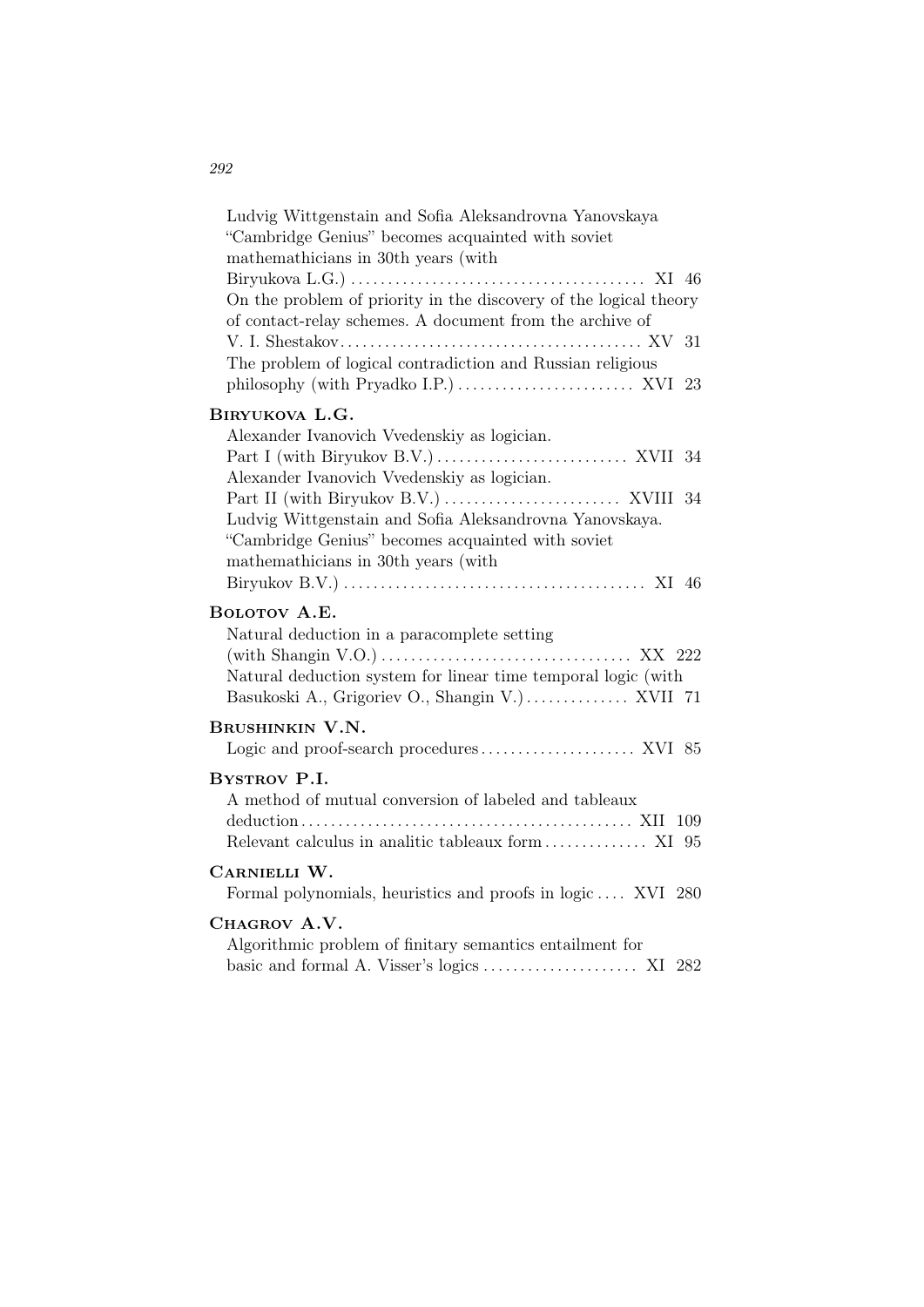| Demise of the alogorithmic agenda in the correspondence<br>theory? (with Chagrova L.A.) $\dots \dots \dots \dots \dots \dots$ XIII 249<br>Remarks on natural minimal logics: Visser's basic and<br>formal logics and their modal counterparts XII<br>293<br>The algorithmic problem of finitary semantic consequence<br>216                                                                                                                                     |
|-----------------------------------------------------------------------------------------------------------------------------------------------------------------------------------------------------------------------------------------------------------------------------------------------------------------------------------------------------------------------------------------------------------------------------------------------------------------|
| CHAGROVA L.A.<br>Demise of the alogorithmic agenda in the correspondence<br>theory? (with Chagrov A.) $\dots \dots \dots \dots \dots \dots \dots$ XIII 249                                                                                                                                                                                                                                                                                                      |
| CHEMOUIL D.<br>Non-standard reductions and categorical models in typed<br>lambda-calculus (with Barral F., Soloviev S.) XII 300                                                                                                                                                                                                                                                                                                                                 |
| CHERNOSKUTOV YU.YU.<br>Logic and object theory in 19th century: from Bolzano                                                                                                                                                                                                                                                                                                                                                                                    |
| DEVYATKIN L.YU.<br>Equality of consequence relations in finite-valued logical<br>Four consequence relations, three orders, two matrices,<br>127<br>n-valued matrices for the classical propositional logic XV 94<br>On some functional properties of three-valued logical matrices<br>109<br>Three-valued matrices with classical consequence relation<br>for an arbitrary propositional language XX 246<br>Three-valued isomorphisms of classical logic XI 119 |
| DRAGALINA-CHERNAYA E.G.<br>The logic of colors in model-theoretical and game-                                                                                                                                                                                                                                                                                                                                                                                   |
| FEDOSEEV A.<br>On finitely-generated implicational structures (with                                                                                                                                                                                                                                                                                                                                                                                             |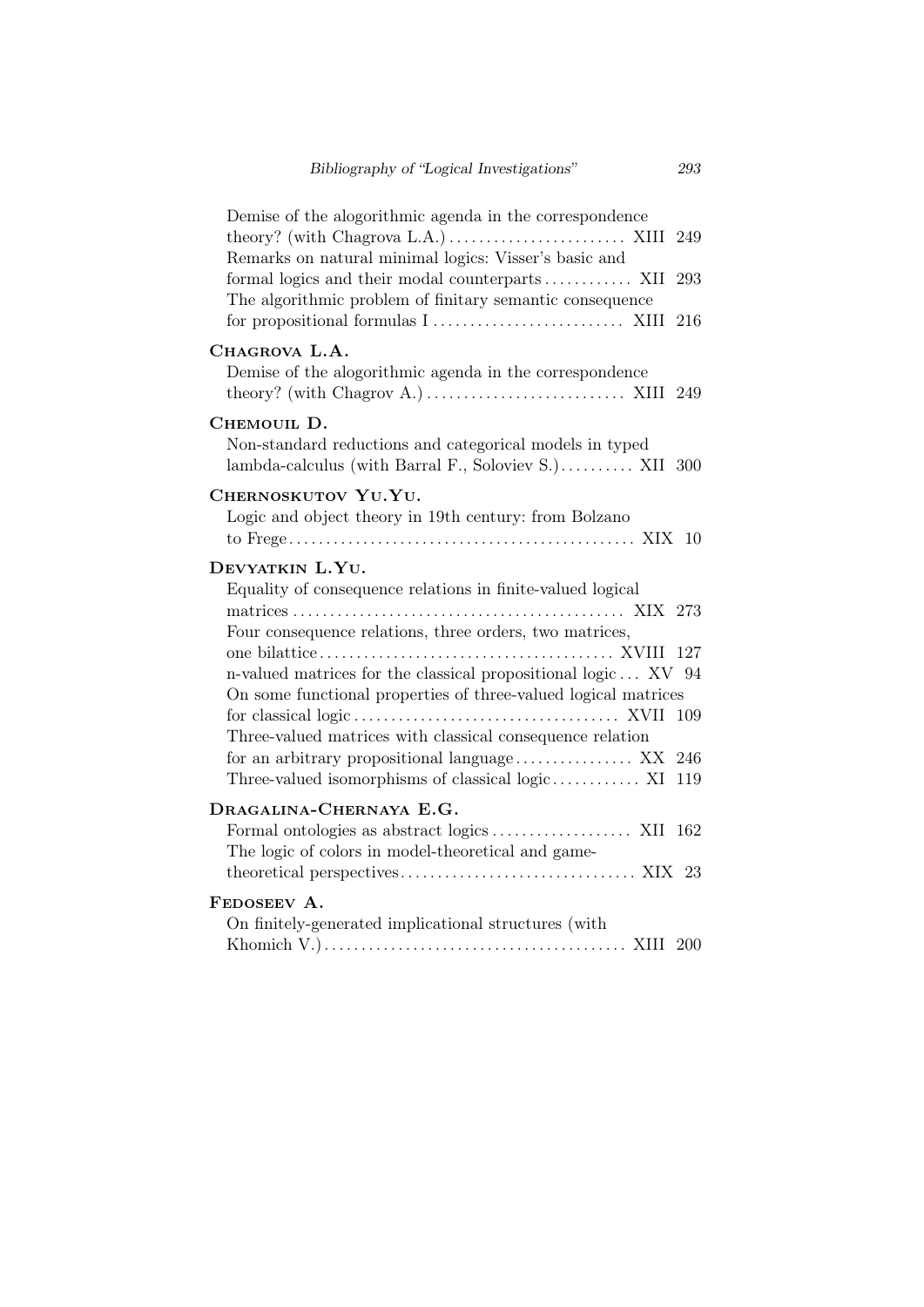| FINN V.K.<br>Standard and non-standard logics of argumen-                                                                                                                                                                                                                       |
|---------------------------------------------------------------------------------------------------------------------------------------------------------------------------------------------------------------------------------------------------------------------------------|
| <b>FYODOROV B.</b><br>The introduction of singular terms into Bolzano syllo-                                                                                                                                                                                                    |
| GERASIMOVA I.A.<br>P.A. Florensky about the contradiction (logical and                                                                                                                                                                                                          |
| GORBUNOV I.A.<br>Continuum classes of logics (with Rybakov M.N.)  XIV 131<br>Independent bases of deductive systems XV 78                                                                                                                                                       |
| GOROKHOV V.G.<br>The logic and technology: from electric circuit theory to                                                                                                                                                                                                      |
| GRIGORIEV O.M.<br>Bipartite truth — one logic (with Zaitsev D.V.) XVII 121<br>Natural deduction system for linear time temporal<br>logic (with Bolotov A., Basukoski A.,<br>Shangin V.) $\dots \dots \dots \dots \dots \dots \dots \dots \dots \dots \dots \dots \dots$ XVII 71 |
| HINTIKKA J.<br>The modified Ramsey theorem is not a Godel sentence XIX 33                                                                                                                                                                                                       |
| ILYIN A.A.<br>Traditional syllogistic with negative terms XVII 140                                                                                                                                                                                                              |
| IVLEV YU.V.<br>Generalization of Kalmar's method for quasi-matrix                                                                                                                                                                                                               |
| KARAVAEV E.<br>Once more on difficulties of the construction of deontic                                                                                                                                                                                                         |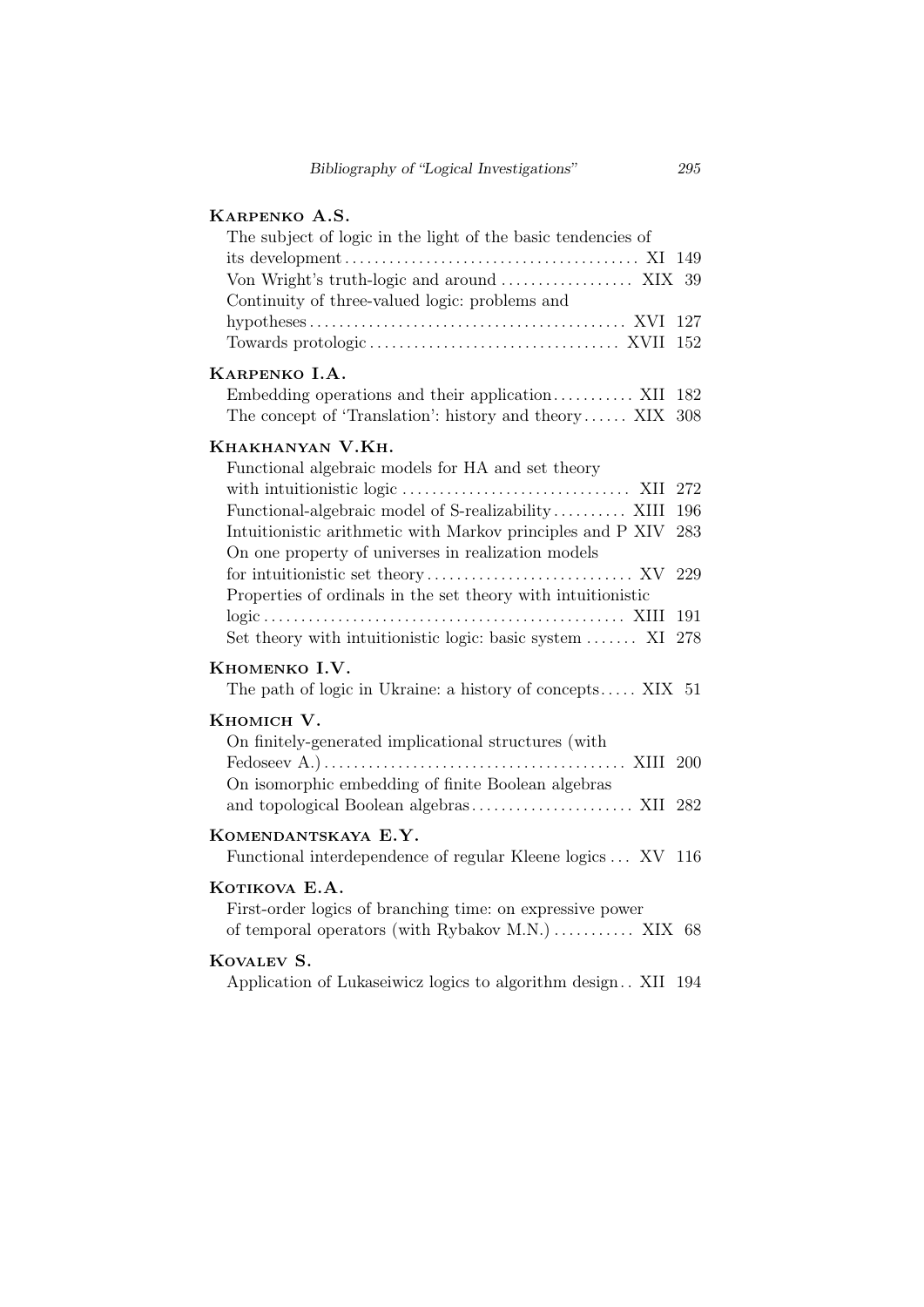| KOZACHENKO N.P.                                                                                                                                                                                                                                                                                                                                                   |
|-------------------------------------------------------------------------------------------------------------------------------------------------------------------------------------------------------------------------------------------------------------------------------------------------------------------------------------------------------------------|
| Rationality criteria within belief revision: consistency. XVI 134                                                                                                                                                                                                                                                                                                 |
| KRACHT M.                                                                                                                                                                                                                                                                                                                                                         |
| Gnosticism or: how logic fits my mind XVIII 273                                                                                                                                                                                                                                                                                                                   |
| KRASNENKOVA A.V.<br>Proof search in the natural deduction systems for                                                                                                                                                                                                                                                                                             |
| KRUSHINSKY A.A.                                                                                                                                                                                                                                                                                                                                                   |
| Genetic deduction as an alternative to the traditional concept<br>of deduction as inference from the axioms  XIV 176                                                                                                                                                                                                                                              |
| KUZICHEVA Z.                                                                                                                                                                                                                                                                                                                                                      |
| Foreign schools of philosophy of mathematics and their reflection<br>in philosophical-logical and historical-mathematical though<br>in Russia of XVII-XX centuries (with Biryukov B.) XII 67<br>Foreign schools of the philosophy of mathematics and<br>their ifluence on philosophy of logic and history of<br>mathematics in Russia in XVIII-XX centuries (with |
| LEDNIKOV E.E.                                                                                                                                                                                                                                                                                                                                                     |
| 132<br>Knowledge and belief: its role in science and communi-                                                                                                                                                                                                                                                                                                     |
| 167                                                                                                                                                                                                                                                                                                                                                               |
| On one variant of dynamic-epistemic logic XIV<br>218                                                                                                                                                                                                                                                                                                              |
| 129<br>Some pecularities of first-order logics of belief and                                                                                                                                                                                                                                                                                                      |
|                                                                                                                                                                                                                                                                                                                                                                   |
| LEVIN V.I.                                                                                                                                                                                                                                                                                                                                                        |
| Akira Nakashima and logical modelling of discrete<br>187                                                                                                                                                                                                                                                                                                          |
| 114                                                                                                                                                                                                                                                                                                                                                               |
| 172                                                                                                                                                                                                                                                                                                                                                               |
| Life and career of Victor Ivanovich Shestakov, the creator                                                                                                                                                                                                                                                                                                        |
| of the logical theory of relay schemes (with Biryukov B.V.,                                                                                                                                                                                                                                                                                                       |
| 27                                                                                                                                                                                                                                                                                                                                                                |
| Victor Ivanovich Shestakov and logic modelling XVI<br>157                                                                                                                                                                                                                                                                                                         |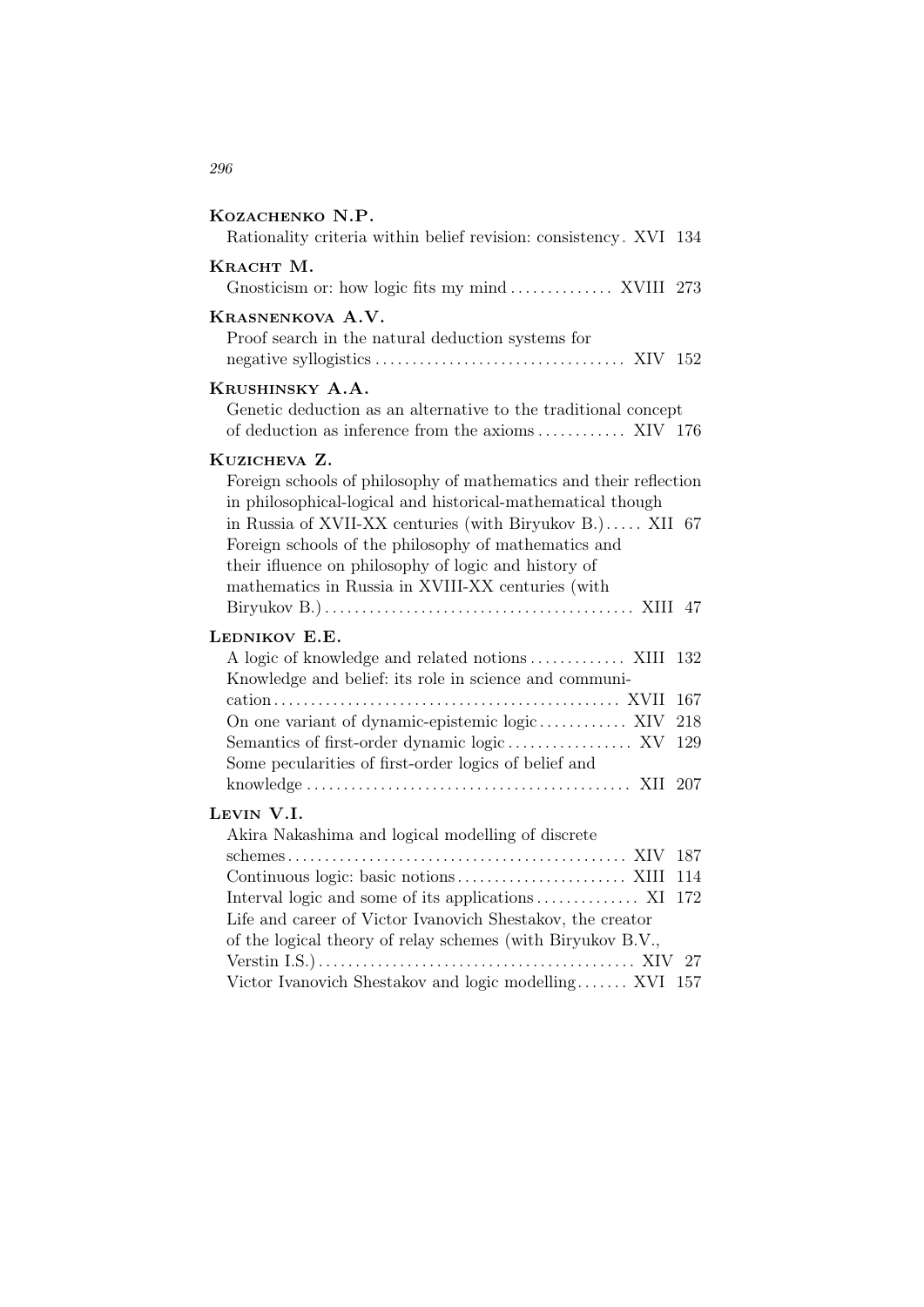| LISANYUK E.N.<br>Deontic 'cocktail' according to E. Mally's receipt XIX 100                                                                                                                                                                                                                                   |            |
|---------------------------------------------------------------------------------------------------------------------------------------------------------------------------------------------------------------------------------------------------------------------------------------------------------------|------------|
| MALINOWSKI G.                                                                                                                                                                                                                                                                                                 |            |
| MANIN YU.I.<br>Truth as value and duty: lessons of mathematics  XV 284                                                                                                                                                                                                                                        |            |
| MARKIN V.I.<br>E.K. Voishvillo's theory of concept: value and prospects XX 58<br>Fundamental syllogistics with indefinably-placed<br>Positive syllogistic $C3^+$ with the constant of comple-<br>Singular extensions of Lukasiewicz syllogistic XVII<br>What trends in non-classical logic were anticipated   | 137<br>173 |
| MCHEDLISHVILI L.I.<br>Aristotle's apodeictic syllogistics: method of derivation<br>of superfluous information; fragmentarity  XI 228                                                                                                                                                                          |            |
| MIKIRTOUMOV I.B.<br>Compositional and non-compositional types in<br>Compositional conceptualization in intentional logics XII 211<br>Ernst Mally's theory of objects and intensional logic XX 76<br>Pragmatic predicates and epistemic dynamic in logic<br>The laws of reason and logic in Nikolai Vasiliev's |            |
| MOISEEV V.I.<br>Projective-modal ontology and some it's applications XI 215                                                                                                                                                                                                                                   |            |
| MOSKVITSOVA N.G.                                                                                                                                                                                                                                                                                              |            |
| MUTANEN A.                                                                                                                                                                                                                                                                                                    |            |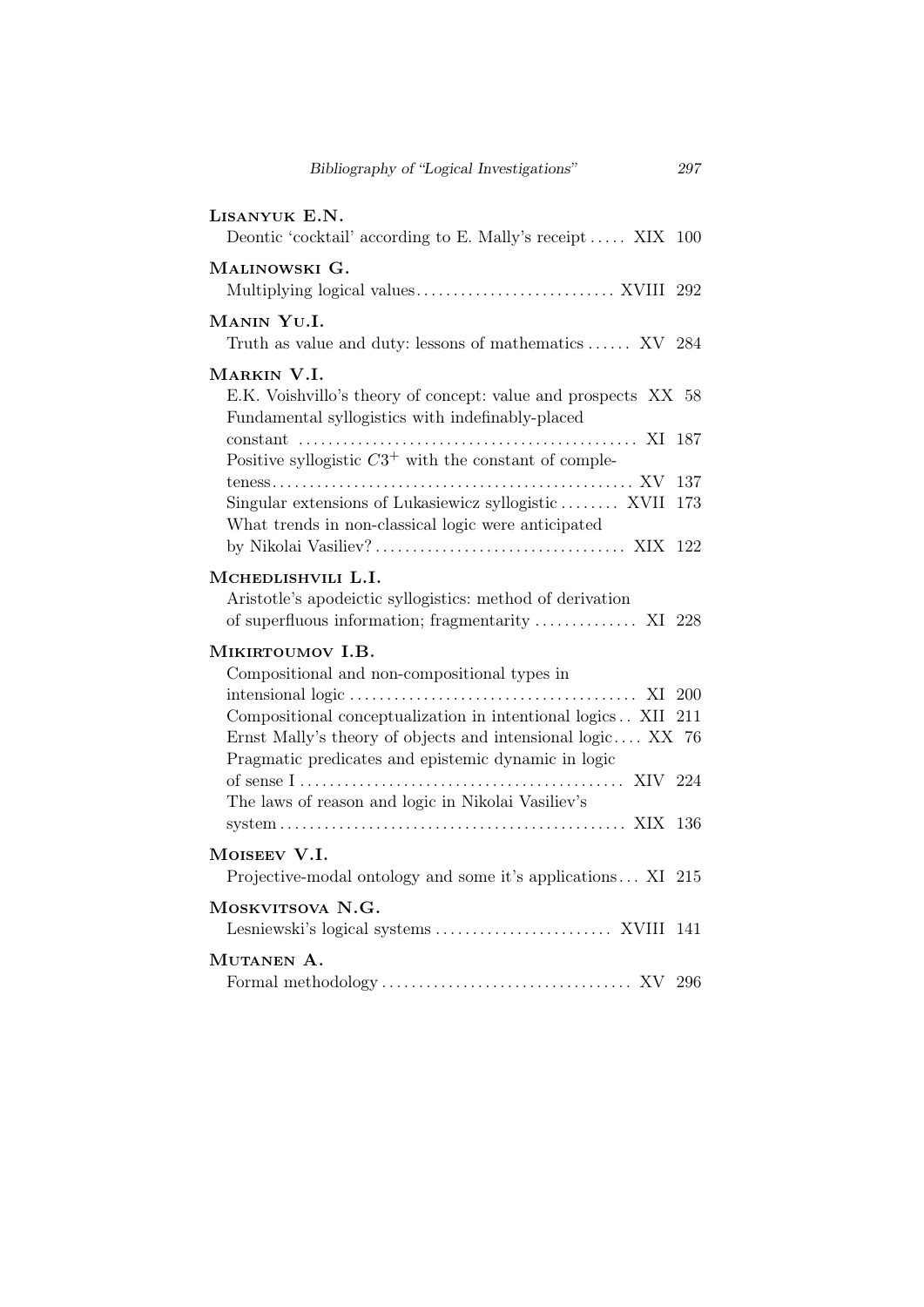# Nepeivoda A.N.

| Technical systems in logic: questions of formalization                       |      |
|------------------------------------------------------------------------------|------|
| NEPEIVODA N.N.                                                               |      |
| Abstract Chaitin's theorem and its methodological                            |      |
| Constructive mathematic: review of progress, lacks and                       | 166  |
|                                                                              | 191  |
| Constructive mathematic: review of progress, lacks and                       |      |
|                                                                              | 157  |
| Constructive mathematic: review of progress, lacks and                       |      |
|                                                                              | 110  |
|                                                                              | 240  |
| Manifest of applied constructivism (with                                     |      |
|                                                                              | 199  |
|                                                                              | 150  |
| NIINILUOTO I.                                                                |      |
| Successful science without miracles XIX 184                                  |      |
| Novosyolov M.                                                                |      |
| On by-gone days (from the history of the first                               |      |
| national philosophical encyclopedia) XII 226                                 |      |
| PAVLOV S.A.                                                                  |      |
| Bi-lattices for belnap logic and its extensions XII                          | -243 |
| Extensions of the domain of definition of truth predicate                    |      |
| to the restricted scope of symbolic expressions  XI                          | 238  |
| Modification of Frege's and Dunn's semantics for propo-                      |      |
|                                                                              | 136  |
| Modified Fregean semantics and functional inter-                             |      |
|                                                                              | 252  |
| The truth operator for classical propositional logic                         |      |
| and its extension to not-well-formed formulas  XV                            | 169  |
| POPOV V.M.                                                                   |      |
| A paranormal sublogic of intuitionistic logic (with                          |      |
|                                                                              |      |
| Between $Int_{\omega,\omega}$ and intuitionistic propositional logic XIX 197 |      |
|                                                                              |      |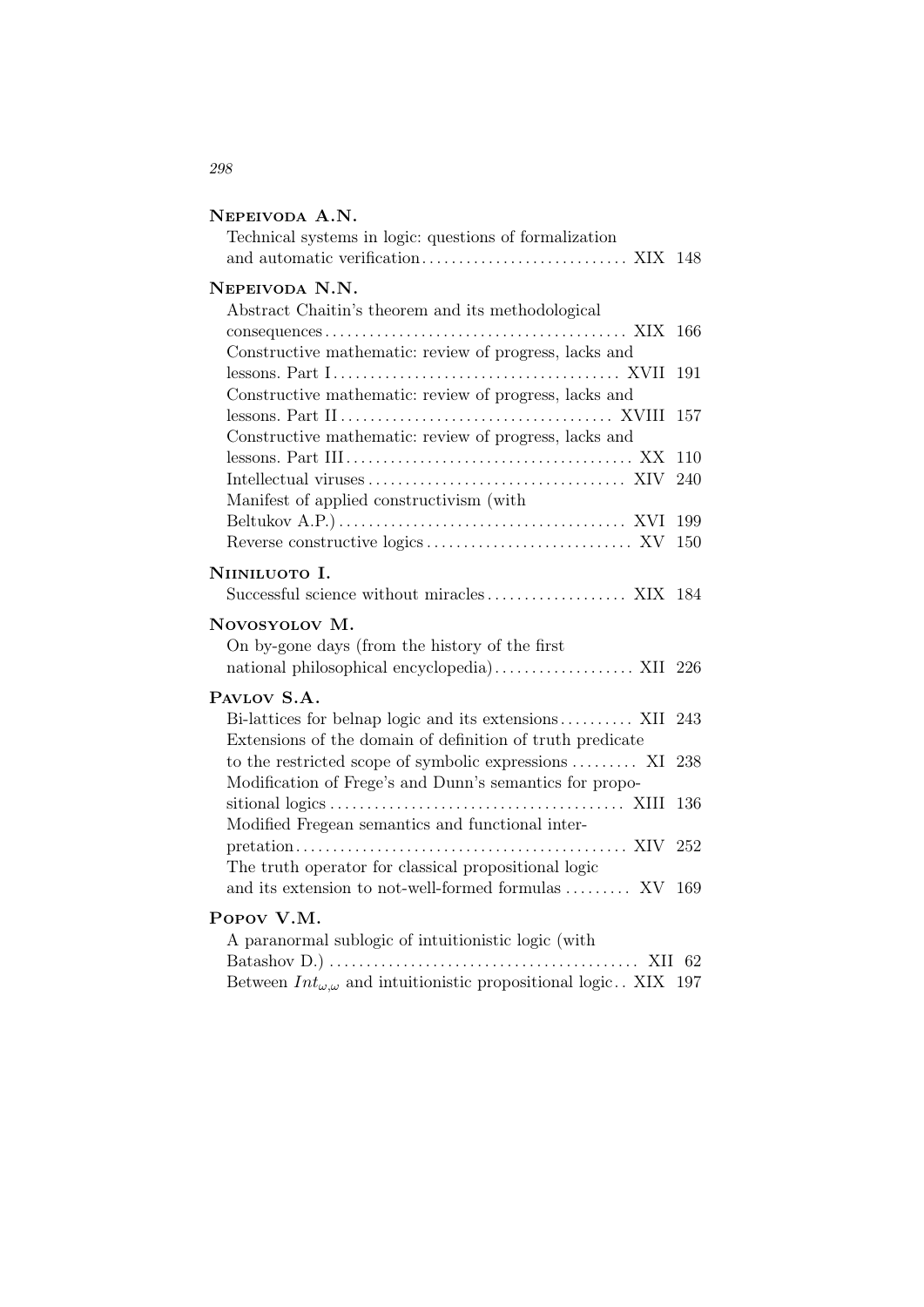| Embedding classical propositional logic into paralogics           |
|-------------------------------------------------------------------|
| 149                                                               |
| Four simple paralogics: semantics and sequent calculi. XIV<br>262 |
| Intuition istically acceptable paranormal logic (with             |
|                                                                   |
| On a nine-valued paranormal logic with (with                      |
|                                                                   |
| Sequent-systems axiomatizing simple paralogics  XVI 205           |
| 182                                                               |
| Syntax and semantics of simple paracomplete logics (with          |
| 325                                                               |
| Tow sequences of paraconsistent logics  XIV<br>$257\,$            |
| Interpolation theorem for simple paranormal logic                 |
| 182                                                               |
| Sequential axiomatization of paranormal logic                     |
| 240                                                               |
| Sequential axiomatization of propositional Nelson's type          |
|                                                                   |
| Popov O.V.                                                        |
| The intensional use, <i>appellatio rationis</i> and incomplete    |
| object descriptions: an analysis of nonextensional contexts       |
| in the works by J. Buridan and E.K. Voishvillo XX 159             |
|                                                                   |
| PRELOVSKIY N.N.                                                   |
| 251                                                               |
| Cardinality of sets of closed functional classes in weak          |
| 334                                                               |
| Infinite-valued Lukasiewicz logic and criteria for                |
| existence of factor-semantics in multi-valued logics XX<br>179    |
| On two precomplete classes of three-valued Lukasiewicz's          |
|                                                                   |
| PRYADKO I.P.                                                      |
| The problem of logical contradiction and Russian religious        |
| 23                                                                |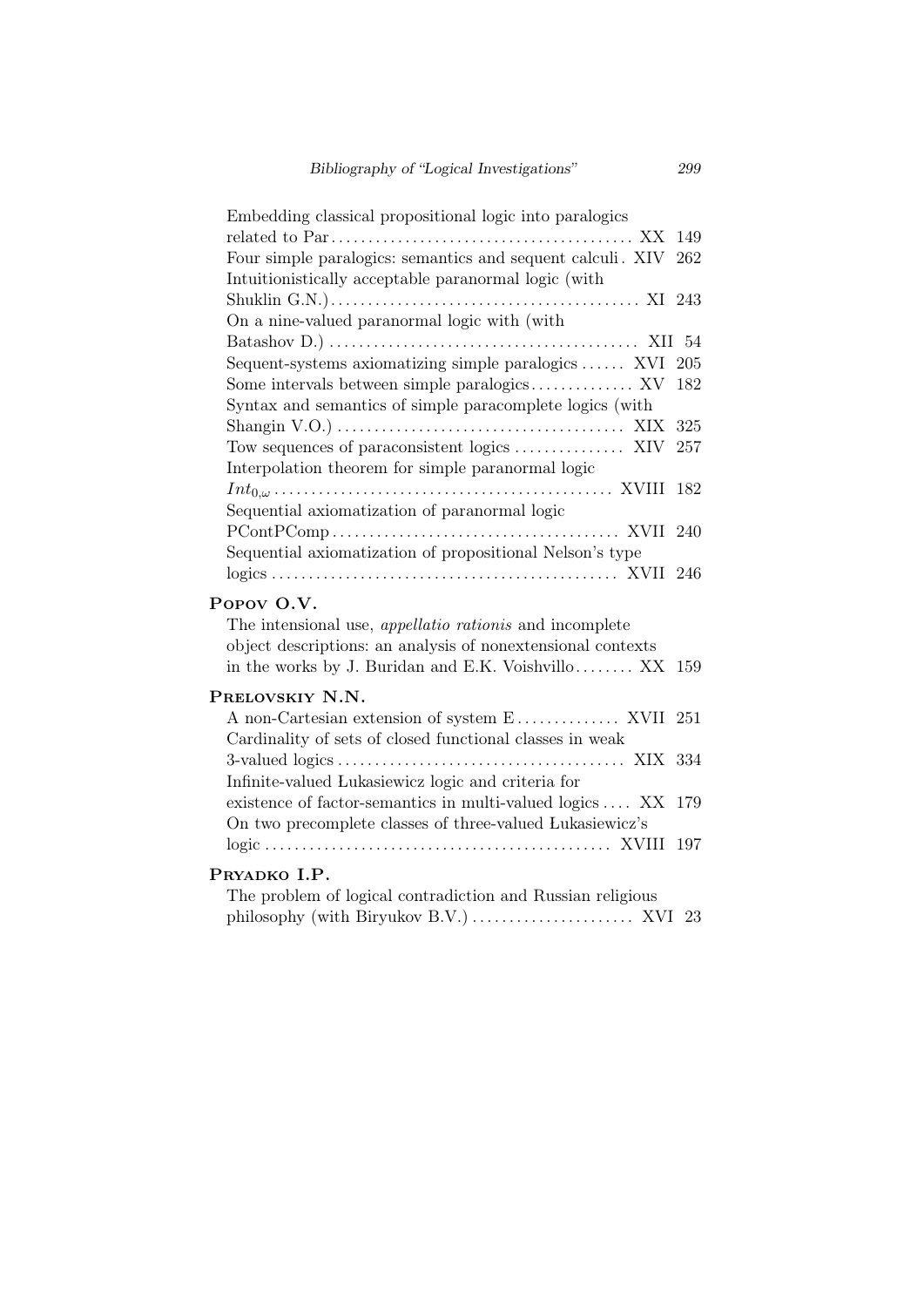| REZNIK M.                                                                                                                                                                                                                                                   |            |
|-------------------------------------------------------------------------------------------------------------------------------------------------------------------------------------------------------------------------------------------------------------|------------|
| Structuralism and the identity of mathematical                                                                                                                                                                                                              |            |
|                                                                                                                                                                                                                                                             |            |
| RYBAKOV M.N.                                                                                                                                                                                                                                                |            |
| Continuum classes of logics (with Gorbunov I.A.)  XIV 131<br>Embedding of intuitionistic logic in his two-variable                                                                                                                                          |            |
| fragment and complexity oh this fragment  XI 247<br>First-order logics of branching time: on expressive<br>power of temporal operators (with Kotikova E.A.) XIX 68                                                                                          |            |
|                                                                                                                                                                                                                                                             |            |
| SANDU G.<br>Dynamic logic versus GTS: A case study  XIX 200                                                                                                                                                                                                 |            |
| SHAKHOV V.I.                                                                                                                                                                                                                                                |            |
| Early application of logic to technology: Ehrenfest, Gersevanov,<br>and Shestakov. From the applications of logic to civil engineering<br>and relay schemes to the logical theory of the measurement of<br>physical quantities (with Biryukov B.V.)  XIV 73 |            |
|                                                                                                                                                                                                                                                             |            |
| SHALACK V.I.                                                                                                                                                                                                                                                |            |
|                                                                                                                                                                                                                                                             | 286        |
|                                                                                                                                                                                                                                                             | 281        |
| An alternative definition of logical consequence XIII                                                                                                                                                                                                       | 274        |
|                                                                                                                                                                                                                                                             | 290        |
|                                                                                                                                                                                                                                                             | 259        |
|                                                                                                                                                                                                                                                             | 298        |
| Logical analysis of defenitional deduction XV                                                                                                                                                                                                               | 266        |
| M.I. Sheinfinkel and combinatoric logic XV                                                                                                                                                                                                                  | 274        |
|                                                                                                                                                                                                                                                             | 301        |
|                                                                                                                                                                                                                                                             | 196        |
|                                                                                                                                                                                                                                                             | 225        |
| The logic of alternative logical consequence XIII                                                                                                                                                                                                           | 274<br>234 |

#### Shangin V.O.

| Natural deduction in a paracomplete setting |  |  |  |  |  |  |
|---------------------------------------------|--|--|--|--|--|--|
|                                             |  |  |  |  |  |  |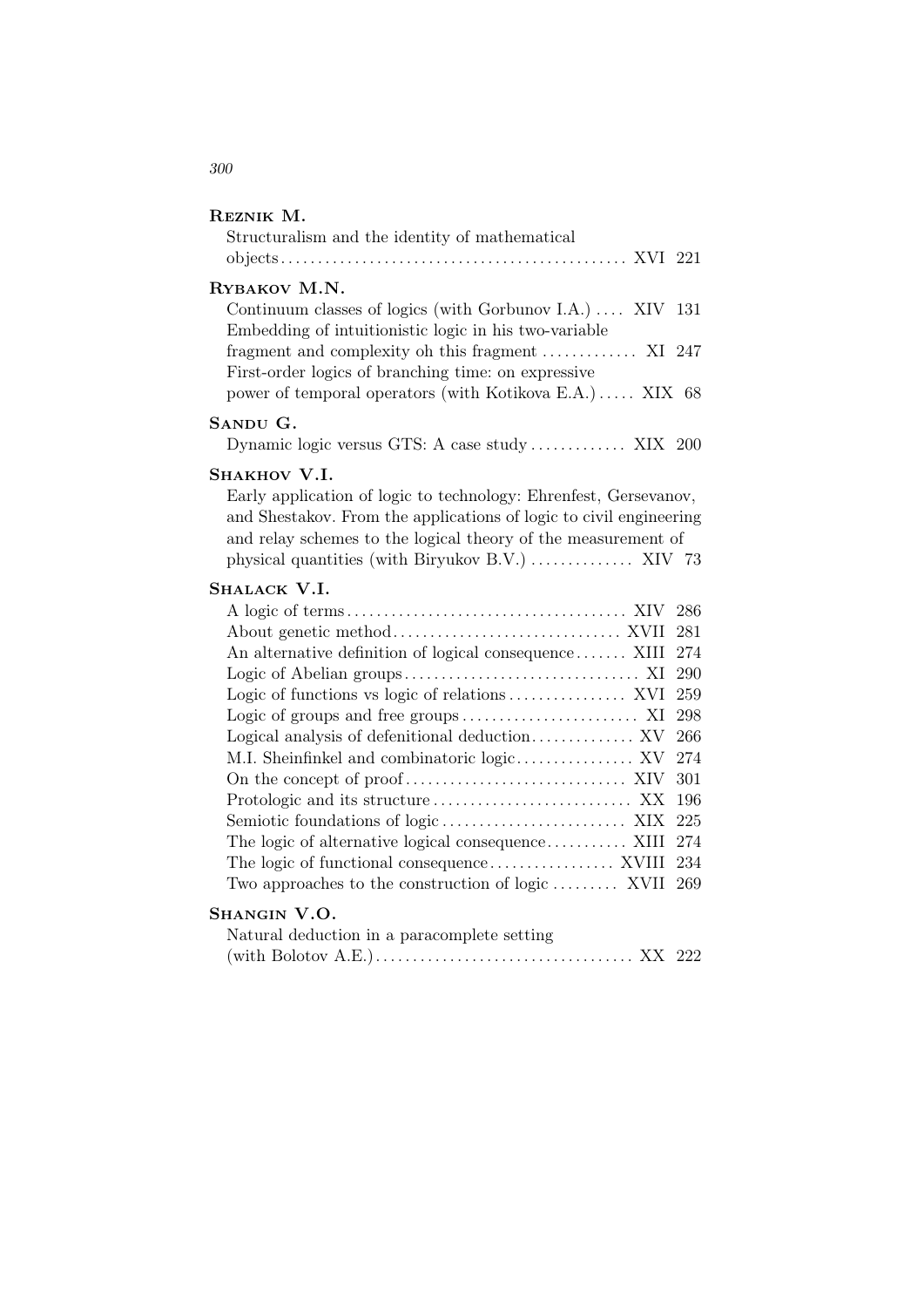| Natural deduction system for linear time temporal logic (with<br>Bolotov A., Basukoski A., Grigoriev O.)  XVII 71<br>Natural deduction systems of some logics with truth-value<br>Syntax and semantics of simple paracomplete logics (with<br>Popov V.M.) $\dots \dots \dots \dots \dots \dots \dots \dots \dots \dots \dots \dots$ . XIX 235 |  |
|-----------------------------------------------------------------------------------------------------------------------------------------------------------------------------------------------------------------------------------------------------------------------------------------------------------------------------------------------|--|
| SHEINFINKEL M.I.                                                                                                                                                                                                                                                                                                                              |  |
| SHIYAN T.A.<br>Modelling of logical knowledge and knowlegde-based                                                                                                                                                                                                                                                                             |  |
| SHKATOV D.P.<br>A general method of proving decidability of intuitionistic<br>Analogue of Makinson's theorem for the normal modal<br>On modal logics with existential modality (with                                                                                                                                                          |  |
| Shramko Y. V.<br>Logic of computer networks (with Wansing H.) XII 119<br>Logical entailment and marked values (with                                                                                                                                                                                                                           |  |
|                                                                                                                                                                                                                                                                                                                                               |  |
| Shuklin G.N.<br>Intuitionistically acceptable paranormal logic (with                                                                                                                                                                                                                                                                          |  |
| SMIRNOVA E.D.<br>A general approach to the construction of semantics and<br>An approach to the interpretation on intensional                                                                                                                                                                                                                  |  |
| Epistemological and logico-semantical foundations of<br>$\text{paradows.}$ XIV 271<br>Towards an explication of semantics concept of                                                                                                                                                                                                          |  |
|                                                                                                                                                                                                                                                                                                                                               |  |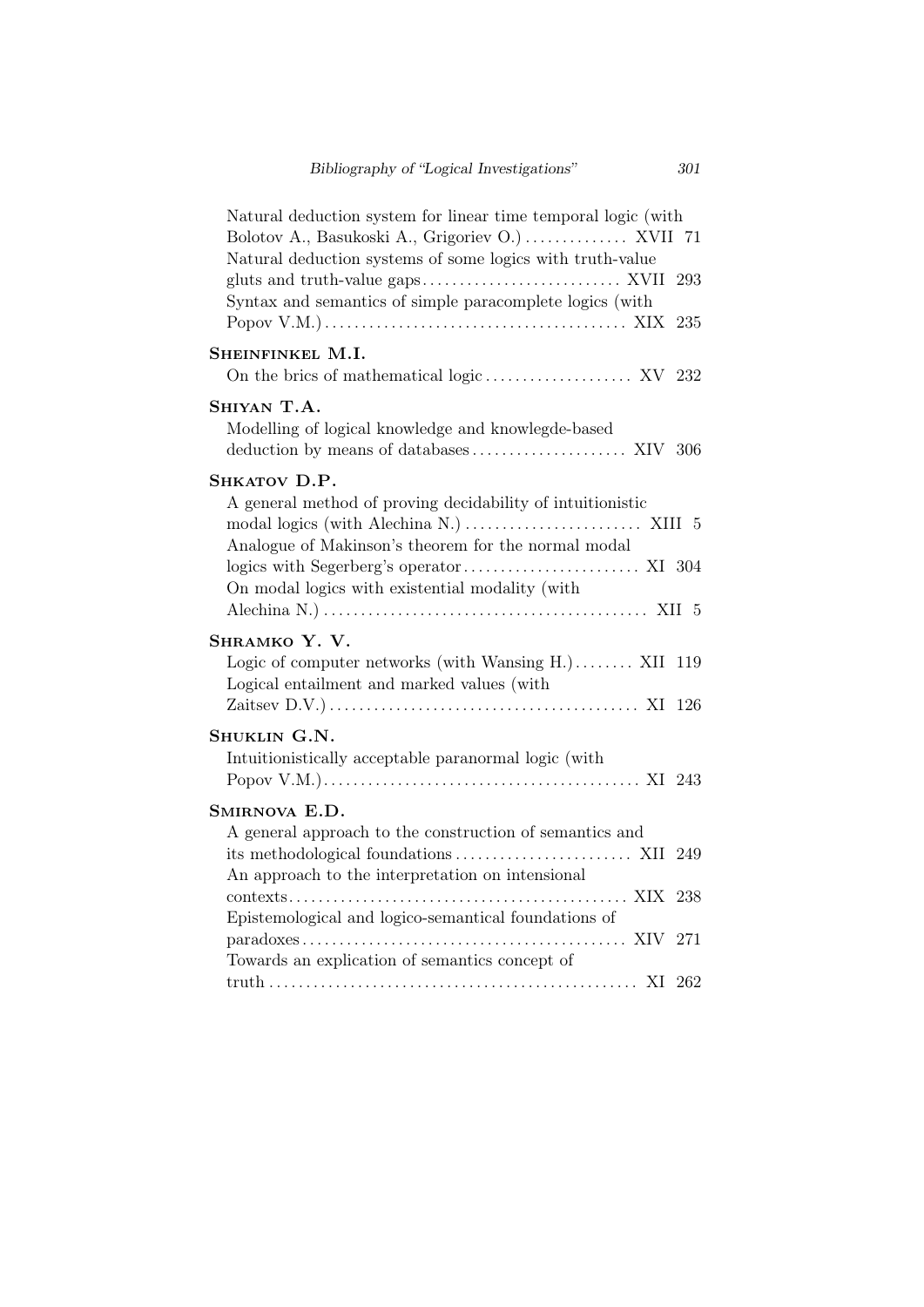# Soloviev S.

| Non-standard reductions and categorical models in typed<br>lambda-calculus (with Barral F., Chemouil D.) XII 300                                                                                                                                   |                   |
|----------------------------------------------------------------------------------------------------------------------------------------------------------------------------------------------------------------------------------------------------|-------------------|
| STESHENKO N.I.<br>Analytic tableaux for Rogovsky's propositional logic XV                                                                                                                                                                          | 185<br>142        |
| STROLLO A.<br>A case for satisfaction classes: model theoretic vs axiomatic                                                                                                                                                                        |                   |
| SUVOROV V.V.<br>Synthesis of logical axioms in hypercube structures                                                                                                                                                                                |                   |
| TAMMINGA A.<br>Correspondence analysis for strong three-valued logic XX 253                                                                                                                                                                        |                   |
| TOMOVA N.E.<br>Implicative extensions of regular Kleene logics XVI 233<br>Natural three-valued logics and classical logic  XIX                                                                                                                     | 256<br>344<br>223 |
| TONOYAN L.G.<br>The relation of logic following in Severin Boetsius's                                                                                                                                                                              |                   |
| VASYUKOV V.L.<br>Dialogue games for Dishkant's quantum modal logic XIX 353<br>Logical pluralism and non-classical category theory XVIII 60<br>Metalogical pluralism and universal logic XVI 106<br>Non-Fregean guide for Husserlian and Meinongian |                   |
| Non-Fregean guidebook to Husserlean and Meynongian                                                                                                                                                                                                 |                   |
| On the structure of universal logic $\dots\dots\dots\dots\dots\dots$ . XIII 95<br>Paraconsistent categories for paraconsistent logic XVII                                                                                                          | 69                |